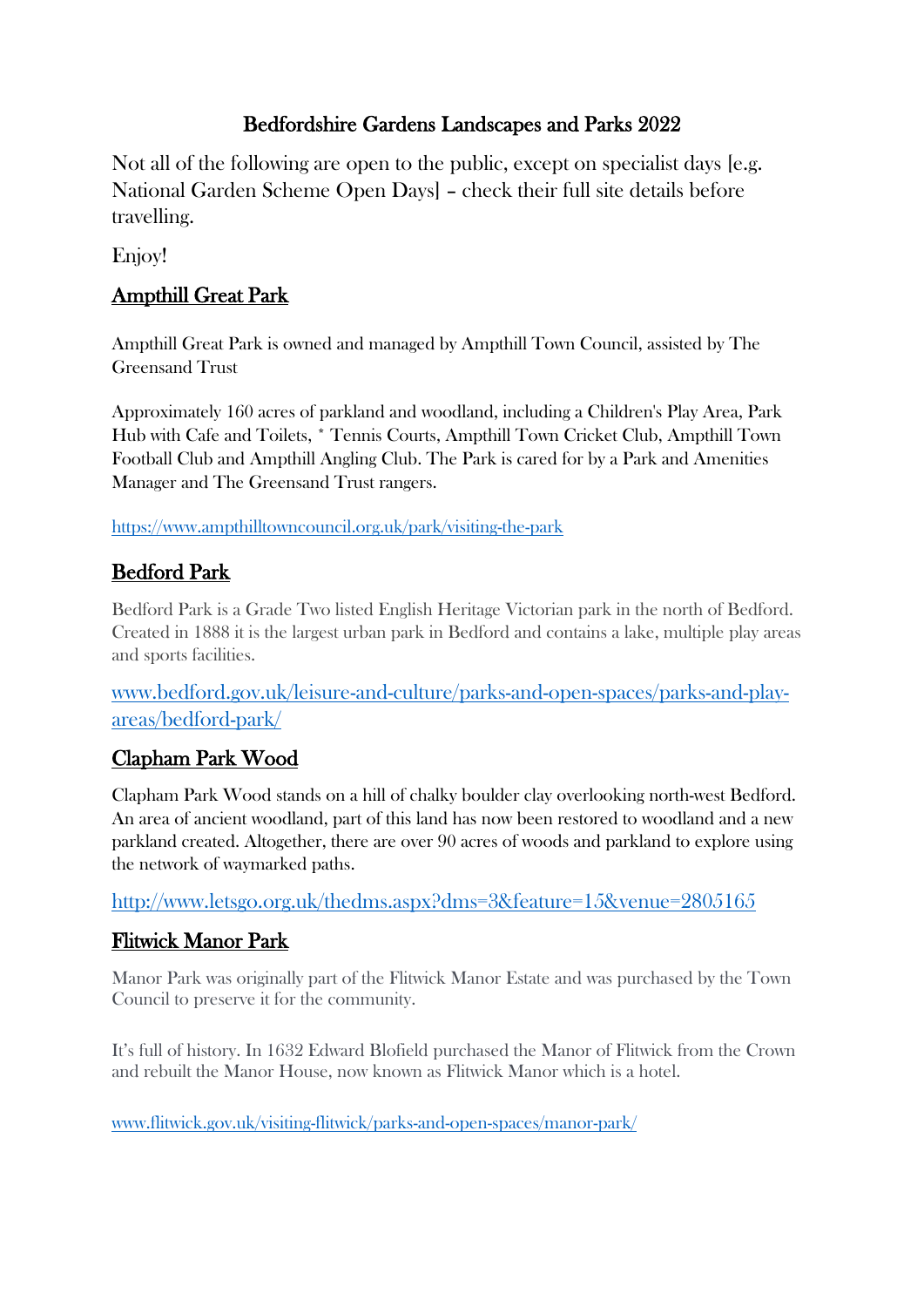# Houghton Hall Park, Houghton Regis

Located in the heart of Houghton Regis, Houghton Hall Park is a hidden gem - unlocking 42 acres of parkland, woodland and more to visitors and the local community. Jointly managed by Central Bedfordshire Council and Houghton Regis Town Council, the park has undergone an impressive transformation and offers contemporary amenities while retaining its valuable heritage.

<https://www.houghtonhallpark.org/>

### Howbury Hall Garden, Bedford

A late Victorian garden designed with mature trees, sweeping lawns, wonderful colour themed herbaceous borders. In the woodland area, walking towards the large pond, the outside of a disused ice house can be seen. There is a large walled garden for vegetables and cut flowers and a comprehensive collection of apple varieties of Bedfordshire.

Only open on Red Cross and National Garden Scheme Open Days – sites as listed below:

<https://www.redcross.org.uk/get-involved/fundraising-and-events/howbury-hall>

<https://findagarden.ngs.org.uk/garden/34650/howbury-hall-garden>

# Jordans Mill Garden, Broom

The Mill Gardens were designed by Chelsea Flower Show winners Ian Kitson and Julie Toll who took inspiration from ancient field layouts, hedge patterns and the flow of the River Ivel. Just as the Bedfordshire countryside is divided into fields by hedgerows, the different areas of our gardens are separated using yew hedging. A winding path, emulating the flow of the River Ivel, leads you through the Mill Gardens.

<https://jordansmill.com/plan-your-visit/whats-on#mill-gardens>

# King's Arms Garden, Ampthill

What makes this garden special is the use of the natural pond at the north end. This pond was made deeper and dammed to retain the water. From the pond there flows a gully, which goes underground in some places. It divides and reappears all-round the garden. In this way the whole garden is kept well supplied with water. Even in the driest weather the ground around the gullies remains damp.

<https://www.ampthilltowncouncil.org.uk/amenities/kings-arm-garden>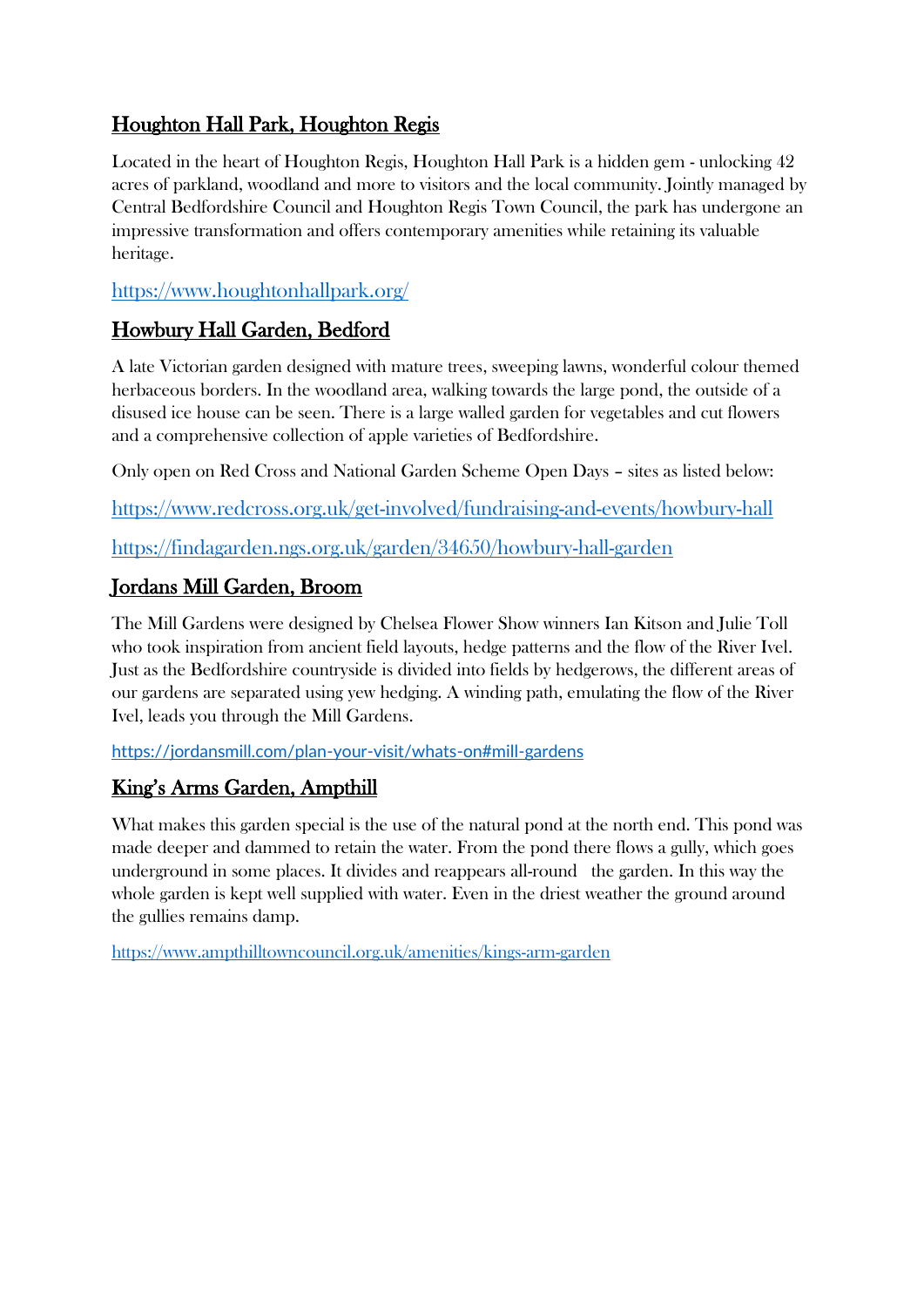# Luton Hoo Walled Garden

The Walled Garden at Luton Hoo Estate was designed by Capability Brown in the late 1760's for John Stuart, 3rd Earl of Bute, noted Botanist and Prime Minister under George III. The Garden changed and evolved under owners and management to match the fashion of horticulture in the 19th and 20th centuries, with each owner leaving their mark on the garden's rich history. Unfortunately, the garden fell into decline in the late 1970's, becoming dilapidated, overgrown and neglected.

In 2001 a project began to research the history of the Walled Garden and its importance in Victorian and Edwardian society. This marked the beginning of a new era for the Walled Garden, which is now the focus of a fascinating project. The Walled Garden Project is largely carried out by an enthusiastic team of gardeners, researchers and historians who work alongside a restoration and conservation team, and a vibrant education team - all dedicated volunteers working towards a bright future whilst continuing to reveal a rich history.

#### https://www.lutonhooestate.co.uk/walled-garden.html

# Moggerhanger Park

Moggerhanger Park is a Grade 1 listed Georgian Historic House set in 33 acres of parkland and woodland. It is recognised as the most complete surviving example of Sir John Soane's architecture and is set in stylish grounds and woodlands sculpted by Humphry Repton.

As well as being open to day visitors, the park is now a prestigious venue for conferences, corporate events, weddings and charitable activities and B & B accommodation. A number of popular public events take place in the house and park throughout the year. Moggerhanger Park is open to the public from 8am to 4pm for walks in the woodland and the beautiful walled gardens.

#### https://www.moggerhangerpark.com/

### Rushmere Country Park

A great place to discover nature and enjoy the outdoors with over 400 acres of woodland, heathland and meadows to enjoy.

Come and view herons nesting in Spring from our outdoor café terrace, discover fairy doors and the Giant's Chair along our Sculpture Trail, walk the dog, specialist cycling facilities with Ridge Riders cross country trail and jump area, or ride your horse.

https://www.greensandtrust.org/About-Rushmere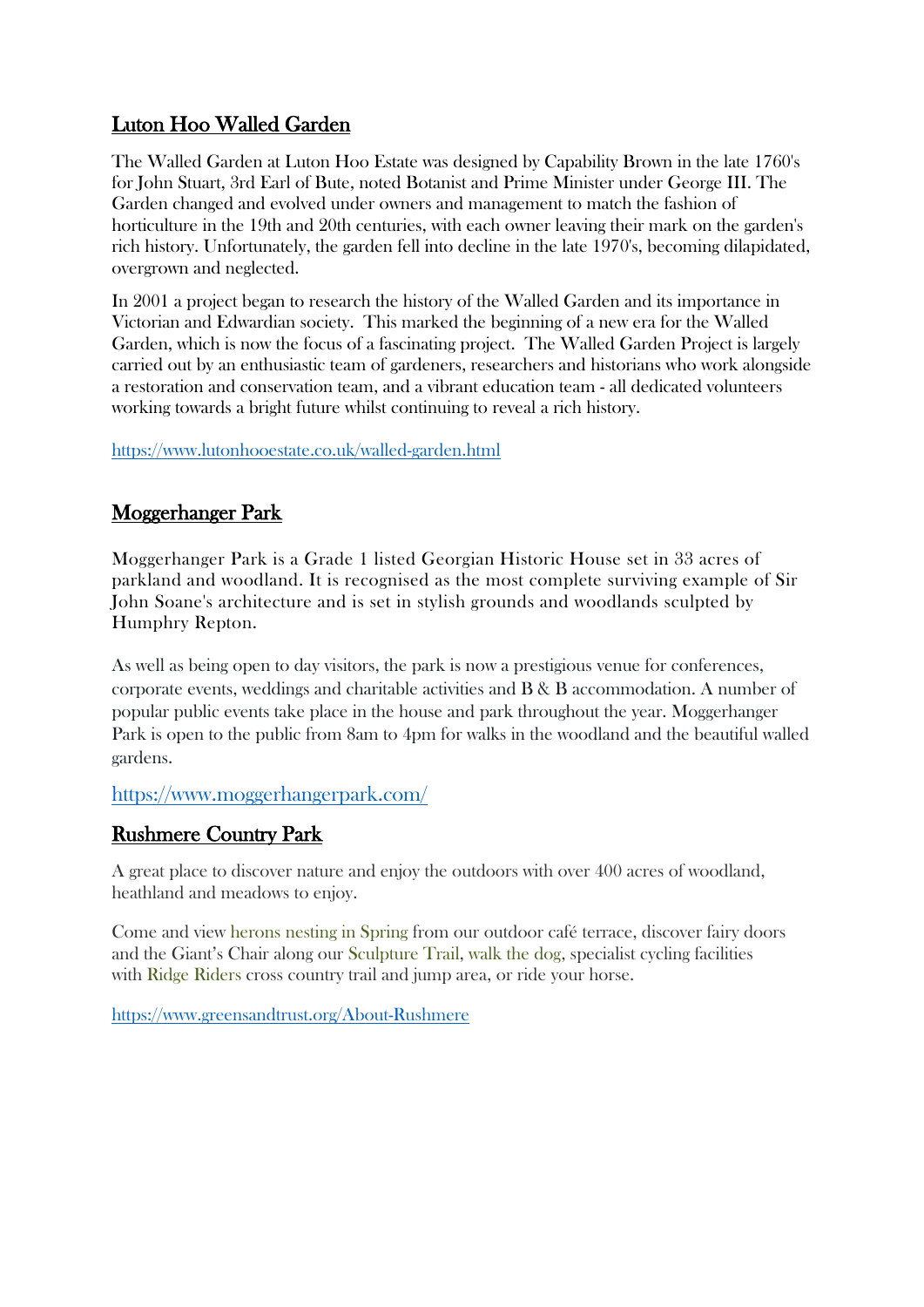### Swiss Garden, Old Warden

Walk through ornate ironwork gates into a delightful Regency and Victorian layered garden and discover a green and pleasant idyll. There's even a pair of peacocks waiting to strut their stuff just for you!

# https://www.shuttleworth.org/explore/swiss-garden/

### Southill Park

Southill Park contains the site of late medieval Gastlings or Gastlyns Manor House and is the name given to a country house in Southill, Bedfordshire and its adjoining privately owned gardens and separate public parkland; it includes a lake and woodland.

Only open on National Garden Scheme Open Days – sites as listed below:

### https://ngs.org.uk/view-garden/6407

# Stockwood Park Discovery Garden, Luton

Beautiful gardens, interactive exhibitions and the largest carriage collection in Europe! And it's free. Discovery Gardens including Sensory and Medicinal gardens which were designed to incorporate the opportunity for sounds, touch and also plants with scents.

https://www.culturetrust.com/venues/stockwood-discovery-centre

### Stockwood Park Improvement Garden, Luton

Stockwood Discovery Centre gardens are inspired by nine centuries of gardening history. A paradise for garden enthusiasts, Stockwood Discovery Centre is one of the few places in the country where the work of acclaimed artist Ian Hamilton Finlay can be seen on permanent display. His 'Improvement Garden' is a classical garden in which the sculptures are an integral part of the landscape. Once part of the original Stockwood House walled areas, the period gardens reflect the changing styles of gardening in this country. New areas include a contemplative sensory garden, a colourful world garden, and a medicinal garden highlighting the usefulness of plants - designed with environmentally green and sustainable principles in mind.

https://www.culturetrust.com/venues/stockwood-discovery-centre

### The Manor House, Stevington

A Garden for all Seasons: Four and a half acres and almost 30 years in the making - known as Kathy Brown's Garden

https://www.kathybrownsgarden.com/about-my-garden/